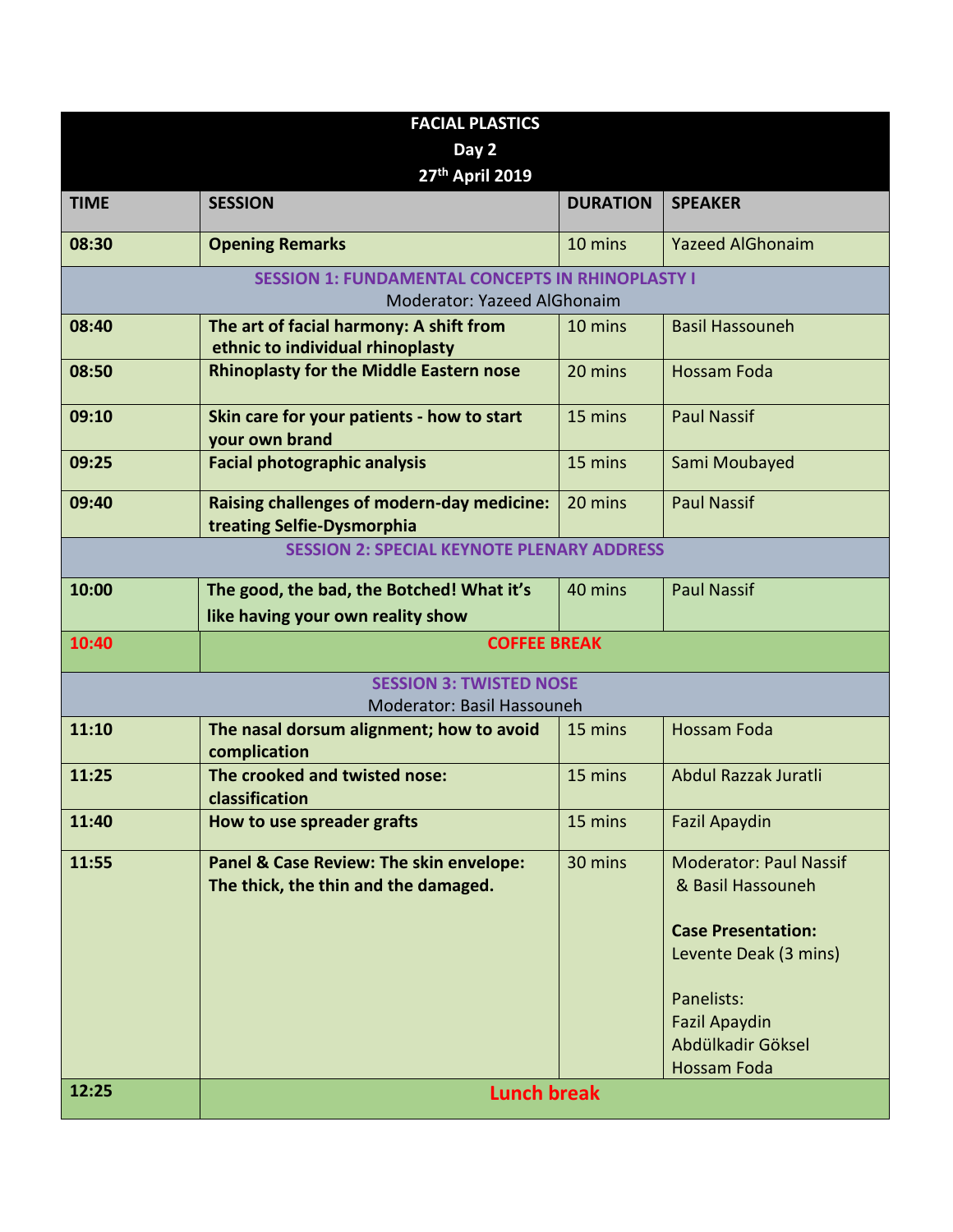| <b>SESSION 4: FUNDAMENTAL CONCEPTS IN RHINOPLASTY II</b><br><b>Moderator: Paul Nassif</b> |                                                                                       |         |                                                                                                     |  |
|-------------------------------------------------------------------------------------------|---------------------------------------------------------------------------------------|---------|-----------------------------------------------------------------------------------------------------|--|
| 14:00                                                                                     | How to choose and plan your osteotomies                                               | 15 mins | <b>Fazil Apaydin</b>                                                                                |  |
| 14:15                                                                                     | Piezo in Rhinoplasty (diamond Rhinoplasty)                                            | 15 mins | Abdülkadir Göksel                                                                                   |  |
| 14:30                                                                                     | Achieving the magical dorsum profile                                                  | 15 mins | Levente Deak                                                                                        |  |
| 14:45                                                                                     | <b>Open Piezo Preservation Rhinoplasty</b>                                            | 15 mins | Abdülkadir Göksel                                                                                   |  |
| 15:00                                                                                     | Delivery or close approach: Is it applicable<br>for all cases?                        | 15 mins | Fadi Kanaan                                                                                         |  |
| 15:15                                                                                     | <b>Discussion</b>                                                                     | 05 mins |                                                                                                     |  |
| 15:20                                                                                     | <b>COFFEE BREAK</b>                                                                   |         |                                                                                                     |  |
|                                                                                           | <b>SESSION 5: TIP SURGERY, REVISION RHINOPLASTY</b><br>Moderator: Abdülkadir Göksel   |         |                                                                                                     |  |
| 15:50                                                                                     | Defining the nasal tip: Suture and grafting<br>techniques                             | 10 mins | <b>Fazil Apaydin</b>                                                                                |  |
| 16:00                                                                                     | Correcting the over projected tip                                                     | 10 mins | <b>Hossam Foda</b>                                                                                  |  |
| 16:10                                                                                     | Handling the lateral crura in rhinoplasty                                             | 10 mins | <b>Fazil Apaydin</b>                                                                                |  |
| 16:20                                                                                     | <b>Alar base reduction</b>                                                            | 10 mins | <b>Hossam Foda</b>                                                                                  |  |
| 16:30                                                                                     | The art of avoiding complications: what you<br>learn after thousands of rhinoplasties | 20 mins | <b>Paul Nassif</b>                                                                                  |  |
| 16:50                                                                                     | <b>Panel: Different approaches and aesthetic</b><br>goals for the nose                | 40 mins | <b>Moderator: Basil</b><br>Hassouneh                                                                |  |
|                                                                                           |                                                                                       |         | Panelists:<br><b>Paul Nassif</b><br><b>Fazil Apaydin</b><br>Abdülkadir Göksel<br><b>Hossam Foda</b> |  |
| 17:30                                                                                     | <b>Closing remarks</b>                                                                | 10 mins | <b>Basil Hassouneh</b>                                                                              |  |
| 17:40                                                                                     | <b>END FACIAL PLASTICS CONFERENCE DAY 1</b>                                           |         |                                                                                                     |  |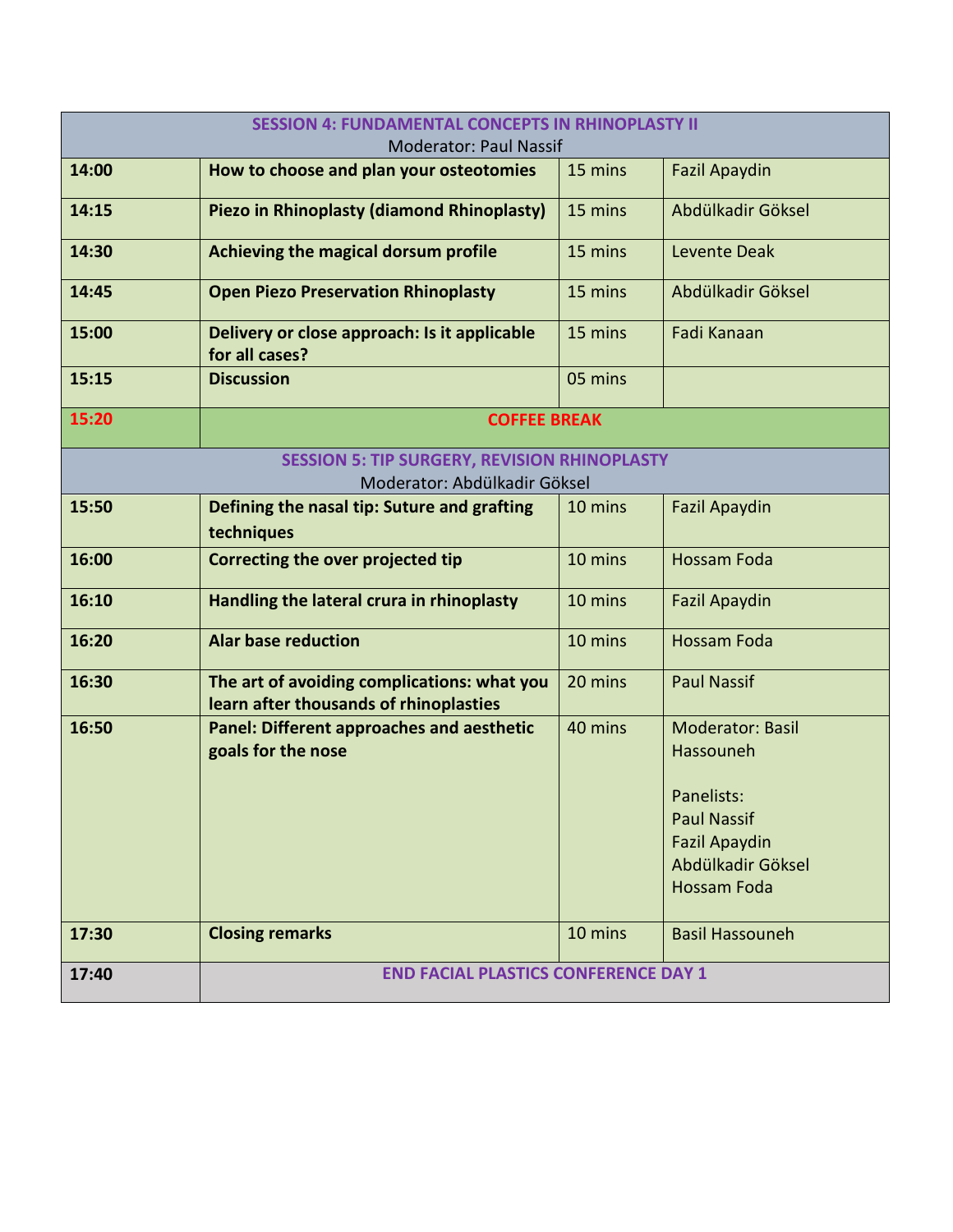| <b>FACIAL PLASTICS</b>                                    |                                                                                                  |                 |                           |  |
|-----------------------------------------------------------|--------------------------------------------------------------------------------------------------|-----------------|---------------------------|--|
| Day 3                                                     |                                                                                                  |                 |                           |  |
|                                                           | 28th April 2019                                                                                  |                 |                           |  |
| <b>TIME</b>                                               | <b>SESSION</b>                                                                                   | <b>DURATION</b> | <b>SPEAKER</b>            |  |
| 09:50                                                     | <b>Opening Remarks</b>                                                                           | 10 mins         | <b>Yazeed AlGhonaim</b>   |  |
|                                                           | <b>SESSION 6 : SPECIAL KEYNOTE PLENARY ADDRESS</b>                                               |                 |                           |  |
| 10:00                                                     | Leadership in modern healthcare systems and the<br>advantage of research                         | 40 mins         | Hadi Seikaly              |  |
| 10:40                                                     | Visit exhibition, alternate tracks & Young Residents session                                     |                 |                           |  |
|                                                           | SESSION 7: TIP SURGERY, REVISION RHINOPLASTY, AND INSTRUMENTS, SCALES, PHOTOGRAPHY               |                 |                           |  |
|                                                           | Moderator: Hossam Foda                                                                           |                 |                           |  |
| 14:00                                                     | <b>Nasal valve reconstruction</b>                                                                | 10 mins         | Sami Moubayed             |  |
| 14:10                                                     | <b>Male Rhinoplasty: A Female Surgeon's Perspective</b>                                          | 10 mins         | <b>Mona Ashour</b>        |  |
| 14:20                                                     | Alar base retraction; how can we improve it                                                      | 10 mins         | <b>Yazeed AlGhonaim</b>   |  |
| 14:30                                                     | Obtaining the optimum chin and jawline definition                                                | 10 mins         | <b>Mohamed Abouhadeed</b> |  |
| 14:40                                                     | Bone recycling and cartilage chips in rhinoplasty                                                | 10 mins         | <b>Fazil Apaydin</b>      |  |
| 14:50                                                     | 30 Nonsurgical nose reshaping tips: walking on a<br>tight nope                                   | 10 mins         | Mawaheb Al Wedami         |  |
| 15:00                                                     | <b>COFFEE BREAK</b>                                                                              |                 |                           |  |
| <b>SESSION 8: FUNDAMENTAL CONCEPTS IN RHINOPLASTY III</b> |                                                                                                  |                 |                           |  |
|                                                           | Moderator: Basil Hassouneh                                                                       |                 |                           |  |
| 15:30                                                     | Tips to improving scars: microneedling, PRP and<br>more at your disposal                         | 10 mins         | Ramzi Omari               |  |
| 15:40                                                     | Lip enhancement for the rhinoplasty patient                                                      | 10 mins         | Lana Kashlan              |  |
| 15:50                                                     | HIFU to the nose and face: Novel approach to<br>tightening the skin envelop                      | 10 mins         | Razan Kadry               |  |
| 16:00                                                     | <b>RF for selective relaxation of Forehead Muscles: Is</b><br>this the future of neuromodulation | 10 mins         | <b>James Newman</b>       |  |
| 16:10                                                     | Avoid pitfalls in peri-occular rejuvenation                                                      | 10 mins         | <b>Harmeet Gill</b>       |  |
| 16:20                                                     | <b>Addressing facial anatomy</b>                                                                 | 10 mins         | Abdul Razzak Juratli      |  |